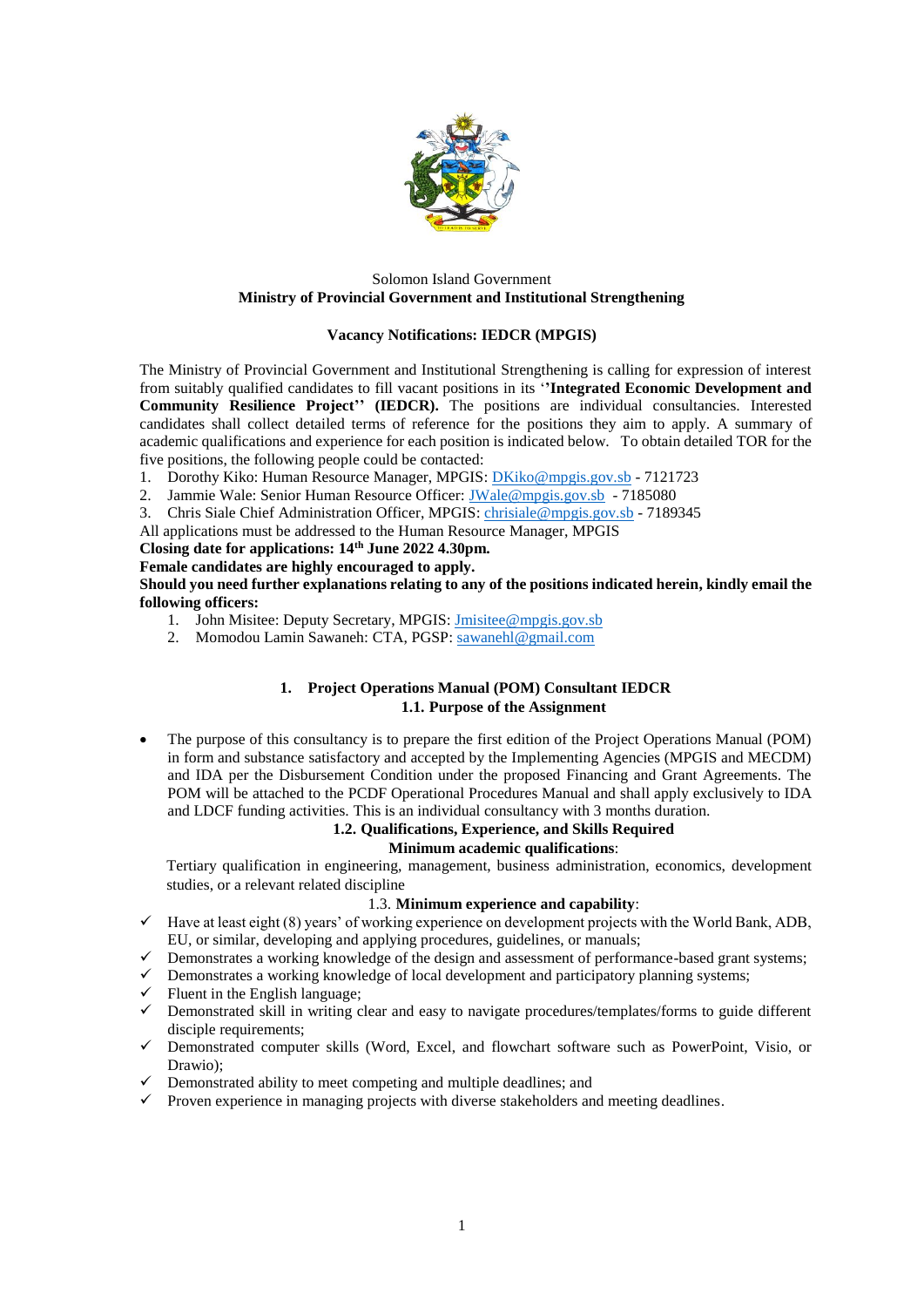# **2. Senior Finance Officer - IEDCR**

## 1. **Qualification and Experience Requirements 2.1. Academic Qualification**

 The candidate must have (minimum) a Bachelor's degree in pure accounting from a recognized university. Candidates without a first degree in pure accounting need not apply.

#### **2.2. Experience required for this job**

- $\checkmark$  Candidate must have at least had seven years of experience after graduation and five years of that must have been in a cash accounting environment with profound understanding of Relevant International Public Sector Accounting Standards on cash basis.
- At least five of the Candidate's seven years' experience must have been relevant accounting and reporting responsibility at a higher level with a track record of meeting reporting deadlines.
- Candidate must have had at least five years of budget preparation, execution and reporting experience at a higher level.
- A thorough understanding of basic accounting principles.
- $\checkmark$  Candidate must be familiar with usage of accounting packages especially the MYOB software.

#### **2.3. OBJECTIVE OF THE ASSIGNMENT**

- $\checkmark$  The objective of this Consultancy is to support the Implementing Agencies (MPGIS and MECDM) to achieve the project development objectives through undertaking the following tasks:
- $\checkmark$  Provide periodic advice and support for IEDCR implementation of financial management and compliance of project documents.
- $\checkmark$  Undertake a variety of tasks such as preparing financial reports, supporting the effective implementation of financial management requirements, compliance arrangements, reporting and overseeing the performance of financial management across IEDCR.
- $\checkmark$  Overall responsibility for ensuring that the IEDCR financial reporting obligations are delivered in a timely and efficient manner.

## **3. ICT Specialist**

#### **3.1.Objective of the assignment**

 The objective of the assignment is to provide ICT leadership and support to the IECDR Project Management Unit (PMU), the nine Provincial Governments and the MPGIS, so that the project's planned ICT facilities are effectively and efficiently implemented at the Ministry, Provincial Government and community level.

#### **3.2. Qualifications and Experience**

1) Bachelor's degree in Computer Science, Information Technology, Software Engineering or related discipline from a recognized university

## **3.3. Experience**

- 2) Experience in a similar role for at least five years.
- 3) Five years' experience in Information Systems Administration and Management, ICT infrastructure design and implementation, Software Development, software engineering, Information Technology and Implementation, or similar role, possibly with a significant role in a small team.
- 4) Experience across a broad range of skills required for this assignment, such as server and network administration, database administration, basic security, and applications management.
- 5) Specialized skills in the following areas will be advantageous:
	- a. Administration of Windows and/or Linux servers, databases such as MySQL, and Apache or IIS Web/application servers.
	- 1. SQL, programming languages (such as C, C++, Java); Scripting languages (Javascript, PHP);
	- 2. Report generation and BI products such as Crystal, PowerBI, or similar.